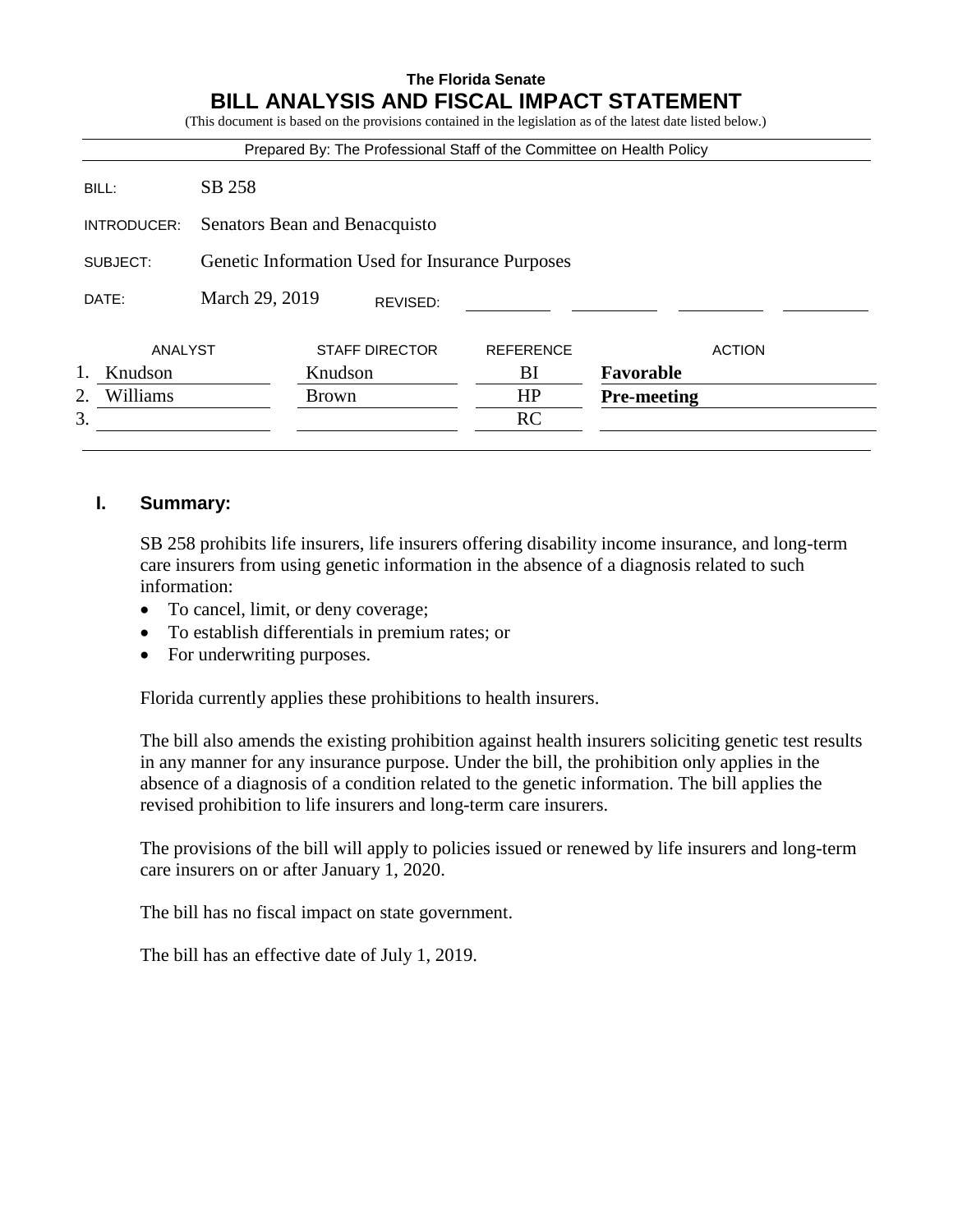$\overline{a}$ 

## **II. Present Situation:**

#### **Use of Genetic Information for Insurance Purposes – Florida Requirements**

Insurance policies for life, disability income, and long-term care<sup>1</sup> are exempt from s.  $627.4301$ , F.S., which provides standards for the use of genetic information by health insurers. Health insurers<sup>2</sup> may not, in the absence of a diagnosis of a condition related to genetic information, use such information to cancel, limit, or deny coverage, or establish differentials in premium rates. Health insurers are also prohibited from requiring or soliciting genetic information, using genetic test results, or considering a person's decisions or actions relating to genetic testing in any manner for any insurance purpose.

Section 627.4031, F.S., defines "genetic information" to mean information derived from genetic testing to determine the presence or absence of variations or mutations, including carrier status, in an individual's genetic material or genes that are:

- Scientifically or medically believed to cause a disease disorder, or syndrome, or are associated with a statistically increased risk of developing a disease; or
- Associated with a statistically increased risk of developing a disease, disorder, or syndrome, which is producing or showing no symptoms at the time of testing.

Genetic testing, for purposes of s. 627.4031, F.S., does not include routine physical examinations or chemical, blood, or urine analysis, unless specifically conducted to obtain genetic information, or questions regarding family history.

#### **Federal Laws on the Use of Genetic Information for Insurance Purposes**

Federal law generally prohibits health insurers from soliciting genetic information and using such information for underwriting purposes. Federal law does not apply these prohibitions to life insurance, disability insurance, or long-term care insurance.

#### *Genetic Information Nondiscrimination Act of 2008*

The Genetic Information Nondiscrimination Act of 2008 (GINA) amended a number of existing federal laws to prohibit health insurers from using genetic information for underwriting purposes.<sup>3</sup> The act does not apply to life insurance, long-term care insurance, or disability insurance.

<sup>&</sup>lt;sup>1</sup> Section 627.4301(2)(c), F.S. Other types of insurance that are wholly exempt from the statute are accident-only policies, hospital indemnity or fixed indemnity policies, dental policies, and vision policies.

 $2$  Section 627.4301(1)(b), F.S., defines health insurer to mean, "an authorized insurer offering health insurance as defined in s. 624.603, F.S., a self-insured plan as defined in s. 624.031, F.S., a multiple-employer welfare arrangement as defined in s. 624.437, F.S., a prepaid limited health service organization as defined in s. 636.003, F.S., a health maintenance

organization as defined in s. 641.19, F.S., a prepaid health clinic as defined in s. 641.402, F.S., a fraternal benefit society as defined in s. 632.601, F.S., or any health care arrangement whereby risk is assumed."

<sup>3</sup> Pub. Law No. 110-233, s. 122 Stat. 881-921 (2008)[. https://www.gpo.gov/fdsys/pkg/PLAW-110publ233/pdf/PLAW-](https://www.gpo.gov/fdsys/pkg/PLAW-110publ233/pdf/PLAW-110publ233.pdf)[110publ233.pdf](https://www.gpo.gov/fdsys/pkg/PLAW-110publ233/pdf/PLAW-110publ233.pdf) (last accessed March 7, 2019).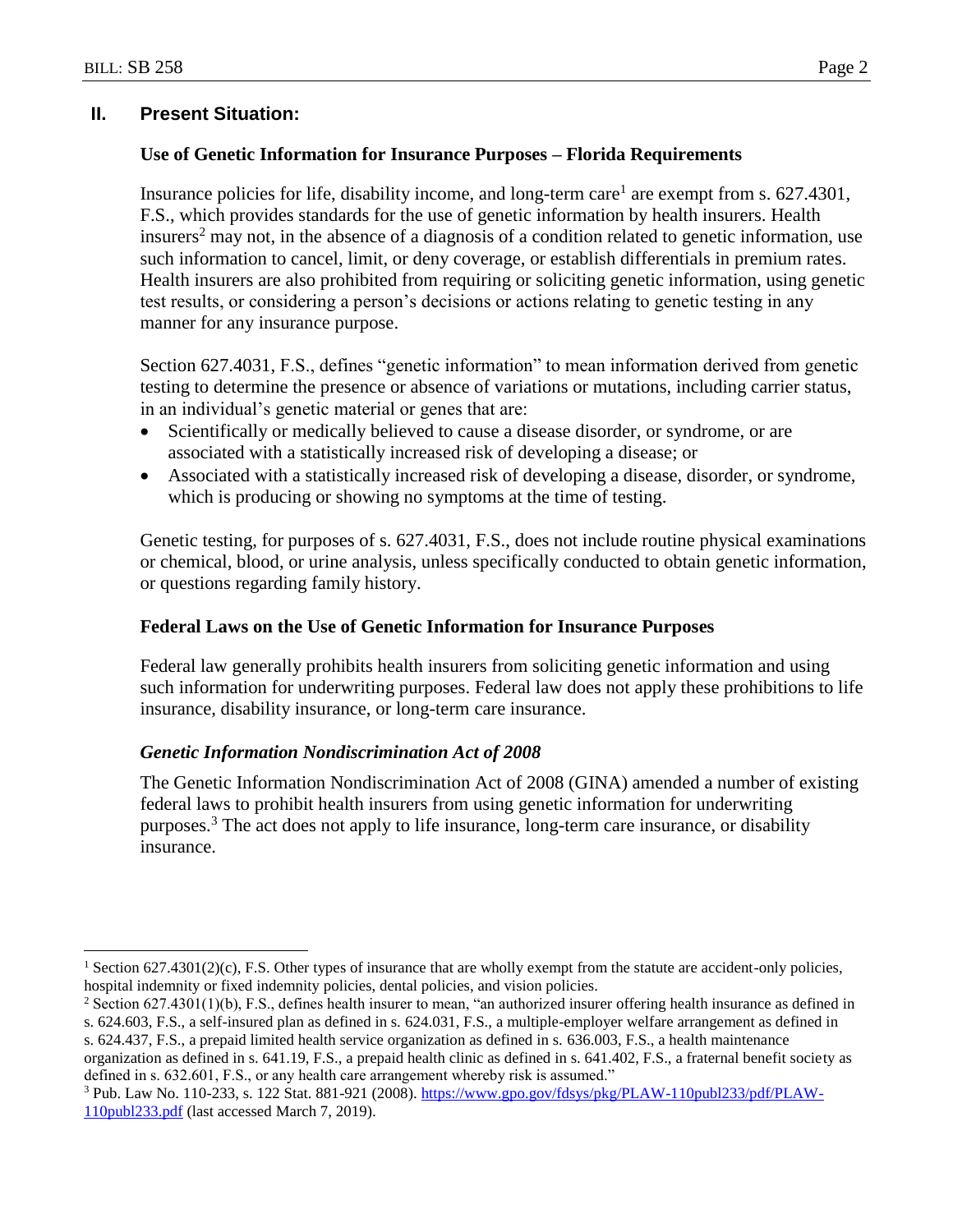Title I of GINA provides protections against discrimination by health insurers on the basis of genetic information.<sup>4</sup> GINA prohibits health insurers and health plan administrators from using genetic information to make rating or coverage decisions.<sup>5</sup> These decisions include eligibility for coverage and setting premium or contribution amounts.

GINA generally prohibits health insurers and health plan administrators from requesting or requiring genetic information of an individual or the individual's family members,<sup>6</sup> nor may such information be requested, required or purchased for underwriting purposes.<sup>7</sup> Underwriting purposes include rules for eligibility, determining coverage or benefits, cost-sharing mechanisms, calculating premiums or contribution amounts, rebates, payments in kind, preexisting condition exclusions, and other activities related to the creation, renewal, or replacement of health insurance or health benefits. Underwriting purposes does not include determining medical appropriateness where an individual seeks a health benefit under a plan, coverage, or policy.<sup>8</sup> Genetic information may be used by an insurer to make a determination regarding the payment of benefits, for example, as the basis of a diagnosis that then would lead to benefits being provided under the insurance policy.

The protections in GINA apply to the individual and group health markets, including employer sponsored plans under the Employee Retirement Income Security Act of 1974 (ERISA).<sup>9</sup> GINA generally expanded many of the genetic information protections in the Health Insurance Portability and Accountability Act of  $1996<sup>10</sup>$  (HIPAA) and applied them to the individual, group and Medicare supplemental marketplaces.<sup>11</sup> The protections enacted in GINA do not apply to Medicare or Medicaid because both programs bar the use of genetic information as a condition of eligibility.<sup>12</sup> GINA also prohibits employment discrimination on the basis of genetic information.<sup>13</sup>

States may provide stronger protections than GINA, which provides a baseline level of protection against prohibited discrimination on the basis of genetic information.

#### *Health Insurance Portability and Accountability Act of 1996*

HIPAA establishes national standards to ensure the privacy and nondisclosure of personal health information. The rule applies to "covered entities" which means a health plan, health care

<sup>5</sup> *See* 29 USC 1182; 42 USC 300gg-1; and 42 USC 300gg-53.

<sup>&</sup>lt;sup>4</sup> 110<sup>th</sup> Congress, *Summary: H.R.493 Public Law* (May 21, 2008) (last accessed February 1, 2018).

<sup>6</sup> Department of Health and Human Services, *"GINA" The Genetic Information Nondiscrimination Act of 2008: Information for Researchers and Health Care Professionals*, (April 6, 2009).

<https://www.genome.gov/pages/policyethics/geneticdiscrimination/ginainfodoc.pdf> (last accessed March 7, 2019).

<sup>7</sup> *See* 29 USC 1182(d); 42 USC 300gg-4(d); and 42 USC 300gg-53(e).

<sup>8</sup> *See* 45 CFR 164.502(a)(5)(i)(4)(B).

<sup>9</sup> Perry W. Payne, Jr. et al, *Health Insurance and the Genetic Information Nondiscrimination Act of 2008: Implications for Public Health Policy and Practice*, Public Health Rep., Vol. 124 (March-April 2009), 328, 331.

<sup>&</sup>lt;sup>10</sup> Codified 42 USC 300gg, 29 USC 1181 et seq., and 42 USC 1320d et seq.

<sup>11</sup> *See* Payne at pg. 329.

<sup>12</sup> National Institutes of Health, *The Genetic Information Nondiscrimination Act (GINA)*.

<sup>13</sup> *See* 29 CFR 1635(a), which prohibits the use of genetic information in employment decision making; restricts employers and other entities from requesting, requiring, or purchasing genetic information; requires that genetic information be maintained as a confidential medical record, and places strict limits on disclosure of genetic information; and provides remedies for individuals whose genetic information is acquired, used, or disclosed in violation of GINA.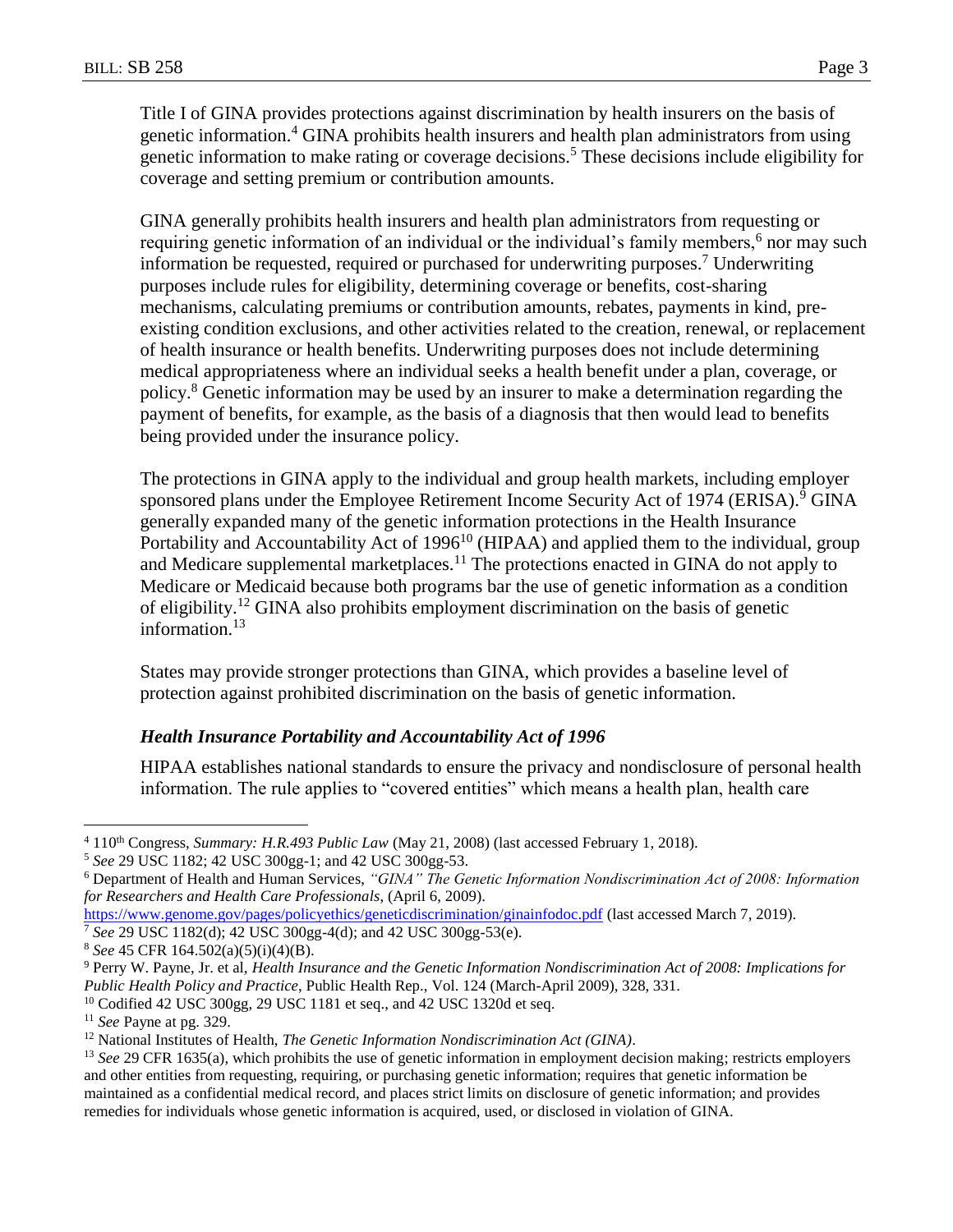clearinghouse, other health care providers, and their business associates.<sup>14</sup> HIPAA provides standards for the use and disclosure of protected health information and generally prohibits covered entities and their business associates from disclosing protected health information, except as otherwise permitted or required.<sup>15</sup> Covered entities generally may not sell protected health information.<sup>16</sup> HIPPA, as modified by GINA, also prohibits health plans from using or disclosing protected health information that is genetic information for underwriting purposes.<sup>17</sup>

### *Patient Protection and Affordable Care Act of 2010*

The Patient Protection and Affordable Care Act of 2010 (ACA) requires all individual and group health plans to enroll applicants regardless of their health status, age, gender, or other factors that might predict the use of health services.<sup>18</sup> These guaranteed issue and guaranteed renewability requirements apply to genetic testing.

## *Use of Genetic Information for Insurance Purposes – Requirements in Other States*

Federal law under GINA applies to all states and provides a baseline level of protection that states may exceed. The NIH has identified 105 state statutes addressing health insurance nondiscrimination across 48 states and the District of Columbia.<sup>19</sup> Fewer states address genetic testing regarding other lines of insurance such as life insurance, disability insurance, and longterm care insurance. $20$ 

Examples of such statutes include Oregon, which requires informed consent to conduct testing, prohibits the use of genetic information for underwriting or ratemaking for any policy for hospital and medical expense, and prohibits using the genetic information of a blood relative for underwriting purposes regarding any insurance policy.<sup>21</sup> Informed consent when an insurer requests genetic testing for life or disability insurance is required in California, New Jersey, and New York.<sup>22</sup> Massachusetts prohibits unfair discrimination based on genetic information or a genetic test and prohibits requiring an applicant or existing policyholder to undergo genetic testing.<sup>23</sup> Arizona prohibits the use of genetic information for underwriting or rating disability insurance in the absence of a diagnosis, and life and disability insurance policies may not use genetic information for underwriting or ratemaking unless supported by the applicant's medical condition, medical history, and either claims experience or actuarial projections.<sup>24</sup>

<sup>&</sup>lt;sup>14</sup> See 45 CFR 160.103.

<sup>15</sup> See 45 CFR 164.502(a).

<sup>&</sup>lt;sup>16</sup> See 45 CFR 164.502(a)(5)(ii)(A).

<sup>17</sup> See 45 CFR 164.502(a)(5)(i).

<sup>18</sup> See 42 USC 300gg-1 and 42 USC 300gg-2.

<sup>19</sup> National Institutes of Health, *Genome Statute and Legislation Database Search*.

<https://www.genome.gov/policyethics/legdatabase/pubsearch.cfm> (database search for "state statute," "health insurance nondiscrimination" performed by Committee on Banking and Insurance professional staff on March 7, 2019).

<sup>&</sup>lt;sup>20</sup> See id. (database search for "state statute," "other lines of insurance nondiscrimination" performed by Committee on Banking and Insurance professional staff on March 7, 2019).

<sup>21</sup> Section 746.135, O.R.S.

<sup>22</sup> *See* Cal. Ins. Code s. 10146 et seq.; s. 17B:30-12, N.J.S.; and ISC s. 2615, N.Y.C.L.

<sup>23</sup> Chapter 175 sections 108I and 120E, M.G.L.

<sup>24</sup> Section 20-448, A.R.S.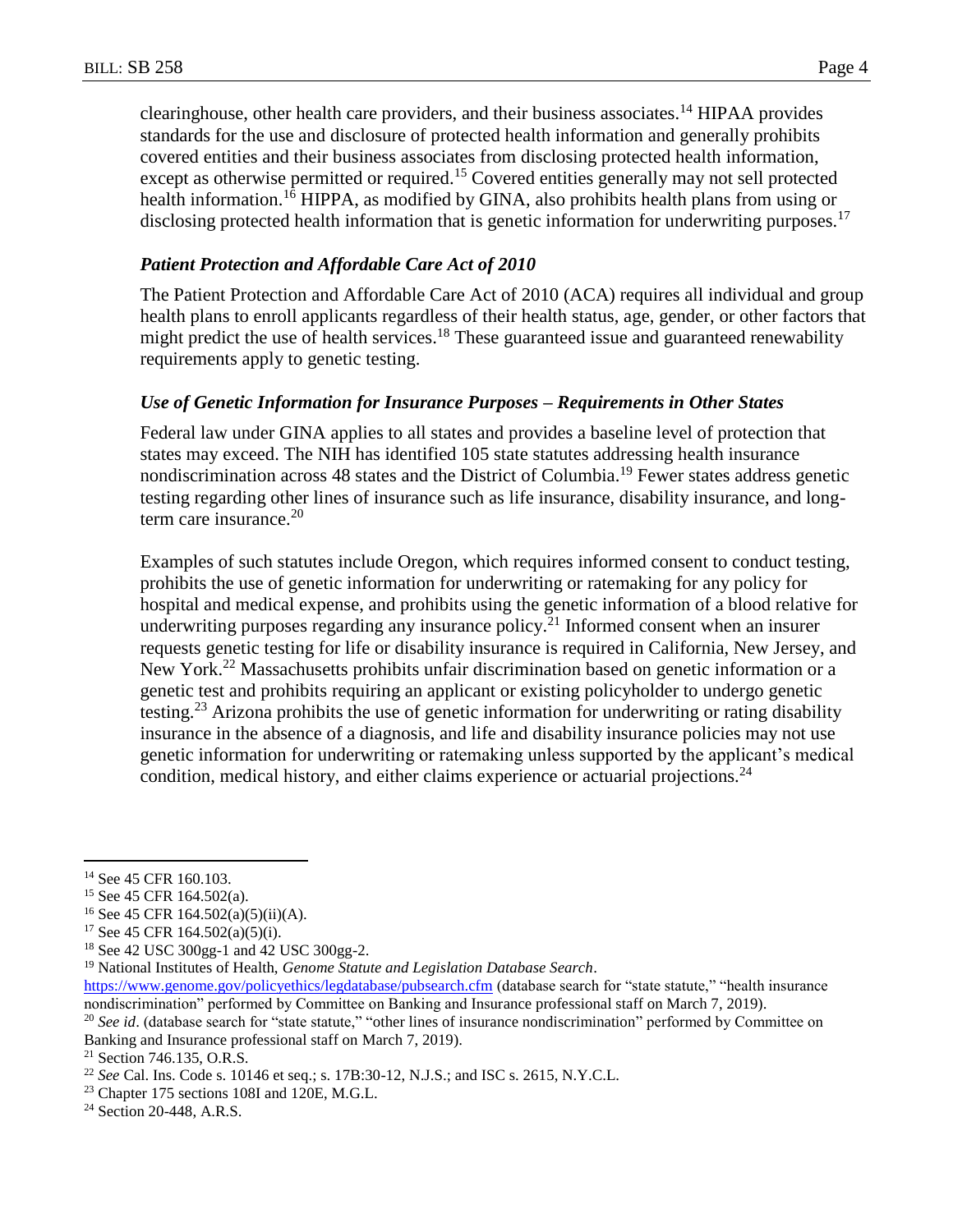#### **Genetic Testing**

Genetic testing includes a number of medical tests that identify and examine chromosomes, genes, or proteins for the purpose of obtaining genetic information.<sup>25</sup> Genetic testing is often used for medical or genealogical purposes.

### *Medical Genetic Testing*

Genetic testing can be done to diagnose a genetic disorder, to predict the possibility of future illness, and predict a patient's response to therapy.<sup>26</sup> More than 2,000 genetic tests are currently available and more tests are constantly being developed.<sup>27</sup> The National Institutes of Health<sup>28</sup> (NIH) have identified the following available types of medical genetic testing:<sup>29</sup>

- *Diagnostic testing* identifies or rules out a specific genetic or chromosomal condition, and is often used to confirm a diagnosis when a particular condition is suspected based on the individual's symptoms. For example, a person experiencing abnormal muscle weakness may undergo diagnostic testing that screens for various muscular dystrophies.
- *Predictive and presymptomatic testing* is used to detect gene mutations associated with disorders that appear after birth, often later in life. This testing is often used by people who are asymptomatic, but have a family member with a genetic disorder. Predictive testing can identify mutations that will result in genetic disorder, or that increase a person's risk of developing disorders with a genetic basis, such as cancer.
- *Carrier testing* identifies people who carry one copy of a gene mutation that, when present in two copies, causes a genetic disorder. This test is often used by parents to determine their risk of having a child with a genetic disorder.
- *Preimplantation testing* is used to detect genetic changes in embryos developed by assisted reproductive techniques such as in-vitro fertilization. Small numbers of cells are taken from the embryos and tested for genetic changes prior to implantation of a fertilized egg.
- *Prenatal testing* detects changes in a baby's genes or chromosomes before birth. Such testing is often offered if there is an increased risk the baby will have a genetic or chromosomal disorder.
- *Newborn screening* is performed shortly after birth to identify genetic disorders that can be treated early in life. Florida screens for 31 disorders recommended by the United States Department of Health and Human Services Recommended Uniform Screening Panel and 22 secondary disorders, unless a parent objects in writing.<sup>30</sup>

<sup>25</sup> National Institutes of Health, *Genetic Testing*, pg. 3 (January 30, 2018). Available for download at <https://ghr.nlm.nih.gov/primer/testing/uses> (last accessed March 26, 2019).

<sup>&</sup>lt;sup>26</sup> Francis S. Collins, *A Brief Primer on Genetic Testing* (January 24, 2003)[. https://www.genome.gov/10506784/a-brief](https://www.genome.gov/10506784/a-brief-primer-on-genetic-testing/)[primer-on-genetic-testing/](https://www.genome.gov/10506784/a-brief-primer-on-genetic-testing/) (last accessed March 7, 2019).

<sup>27</sup> *See* Ohio State University Wexner Medical Center, *Facts About Testing*[. https://wexnermedical.osu.edu/genetics/facts](https://wexnermedical.osu.edu/genetics/facts-about-testing)[about-testing](https://wexnermedical.osu.edu/genetics/facts-about-testing) (last accessed March 7, 2019).

<sup>&</sup>lt;sup>28</sup> The National Institutes of Health is the medical research agency of the United States federal government. The NIH is part of the United States Department of Health and Human Services. The NIH is made of 27 different Institutes and Centers, each having a specific research agenda.

<sup>29</sup> *Supra* note 25, at pgs. 5-6.

<sup>30</sup> Florida Department of Health, *Newborn Screening*[. http://www.floridahealth.gov/programs-and-services/childrens](http://www.floridahealth.gov/programs-and-services/childrens-health/newborn-screening/index.html)[health/newborn-screening/index.html](http://www.floridahealth.gov/programs-and-services/childrens-health/newborn-screening/index.html) (last accessed March 7, 2019).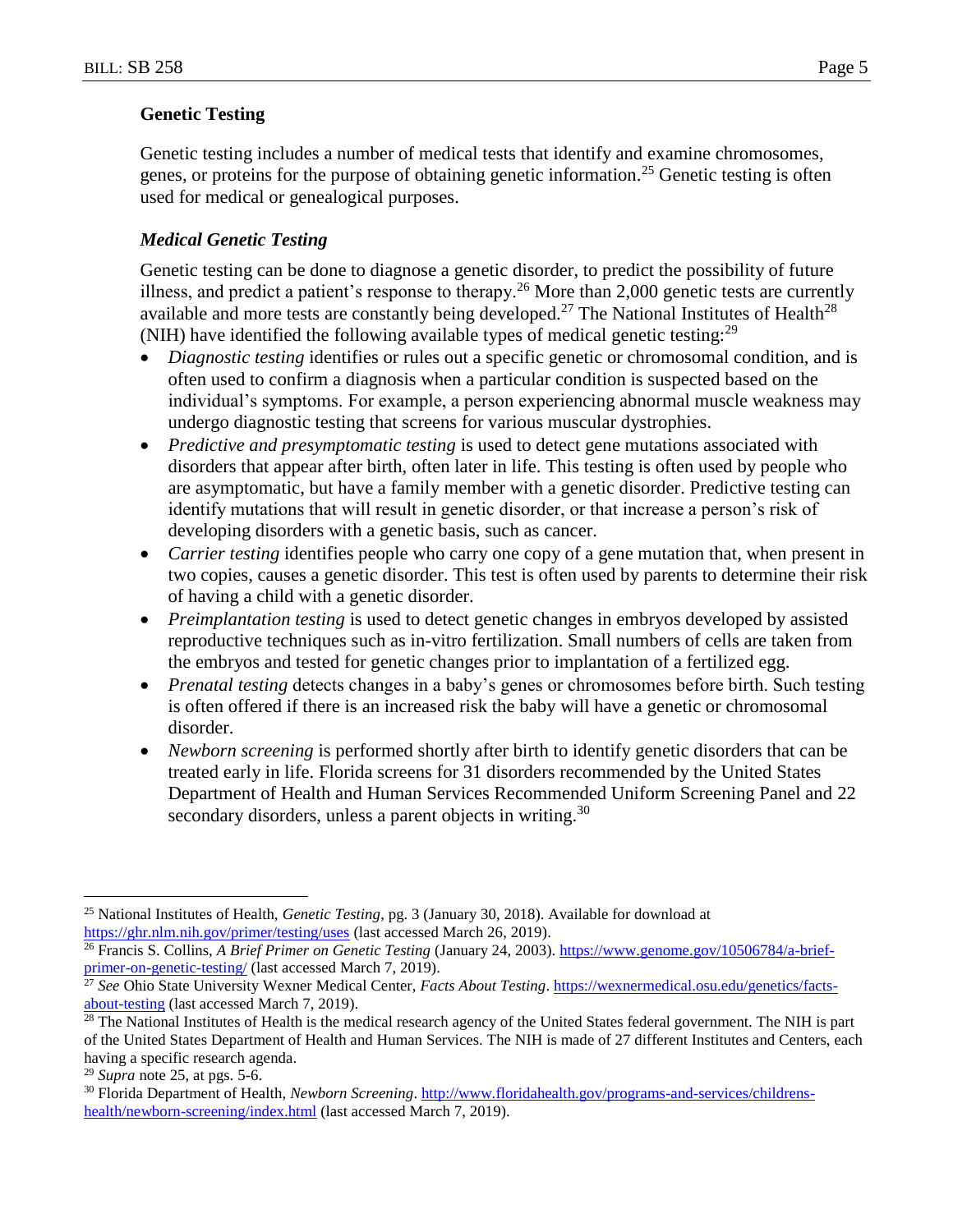Genetic testing is often used for research purposes. For example, genetic testing may be used to discover genes or increase understanding of genes that are newly discovered or not well understood.<sup>31</sup> Testing results as part of a research study are usually not available to patients or health care providers.<sup>32</sup>

The Human Genome Project, which in April 2003 successfully sequenced and mapped all of the genes of humans, and a variety of other genetic testing, has led to multiple medical advances. For example, genetic testing identified that the reason the drug Plavix, which is commonly used to prevent blood clots in patients at risk for heart attacks and strokes, does not work for approximately 30 percent of the United States population because variations in the CYP2C19 gene account for the lack of a response.<sup>33</sup> Thus, genetic testing can identify persons for whom the drug will not be effective.

The American Medical Association supports broad protections against genetic discrimination because it believes genetic testing and genetic information is essential to advancements in medical knowledge and care.<sup>34</sup> Accordingly, the organization supports comprehensive federal protection against genetic discrimination because "patients remain at-risk of discrimination in a broad array of areas such as life, long-term care, and disability insurance as well as housing, education, public accommodations, mortgage lending, and elections."

Methods of genetic testing used for medical purposes include:

- Molecular genetic tests (Gene tests) that study single genes or short lengths of DNA to identify variations or mutations that lead to a genetic disorder.
- Chromosomal genetic tests that analyze whole chromosomes or long lengths of DNA to see if there are large genetic changes, such as an extra copy of a chromosome, that cause a genetic condition.
- Biochemical genetic tests that study the amount or activity level of proteins; abnormalities in either can indicate changes to the DNA that result in a genetic disorder.

#### *Genetic Ancestry Testing*

Genetic ancestry testing, also called genetic genealogy, is used to identify relationships between families and identify patterns of genetic variation that are often shared among people of particular backgrounds.<sup>35</sup> According to the NIH, genetic ancestry testing results may differ between providers because they compare genetic information to different databases. The tests can yield unexpected results because human populations migrate and mix with other nearby groups. Scientists can use large numbers of genetic ancestry test results to explore the history of populations. Three common types of genetic ancestry testing include:<sup>36</sup>

<sup>31</sup> *Supra* note 27*.*

<sup>32</sup> National Institutes of Health, *Genetic Testing*, at pg. 24.

<sup>&</sup>lt;sup>33</sup> Francis S. Collins, Perspectives on the Human Genome Project, pg. 50 (June 7, 2010).

[https://www.genome.gov/pages/newsroom/webcasts/2010sciencereportersworkshop/collins\\_nhgrisciencewriters060710.pdf](https://www.genome.gov/pages/newsroom/webcasts/2010sciencereportersworkshop/collins_nhgrisciencewriters060710.pdf) (last accessed March 7, 2019).

<sup>34</sup> American Medical Association*, Genetic Discrimination – Appendix II. AMA Legislative Principles on Genetic Discrimination and Surreptitious Testing*, (March 2013[\) https://www.ama-assn.org/sites/default/files/media](https://www.ama-assn.org/sites/default/files/media-browser/public/genetic-discrimination-policy-paper.pdf)[browser/public/genetic-discrimination-policy-paper.pdf](https://www.ama-assn.org/sites/default/files/media-browser/public/genetic-discrimination-policy-paper.pdf) (last accessed March 7, 2019).

<sup>35</sup> National Institutes of Health, *Genetic Testing*, at pg. 25.

<sup>36</sup> National Institutes of Health, *Genetic Testing*, at pg. 26.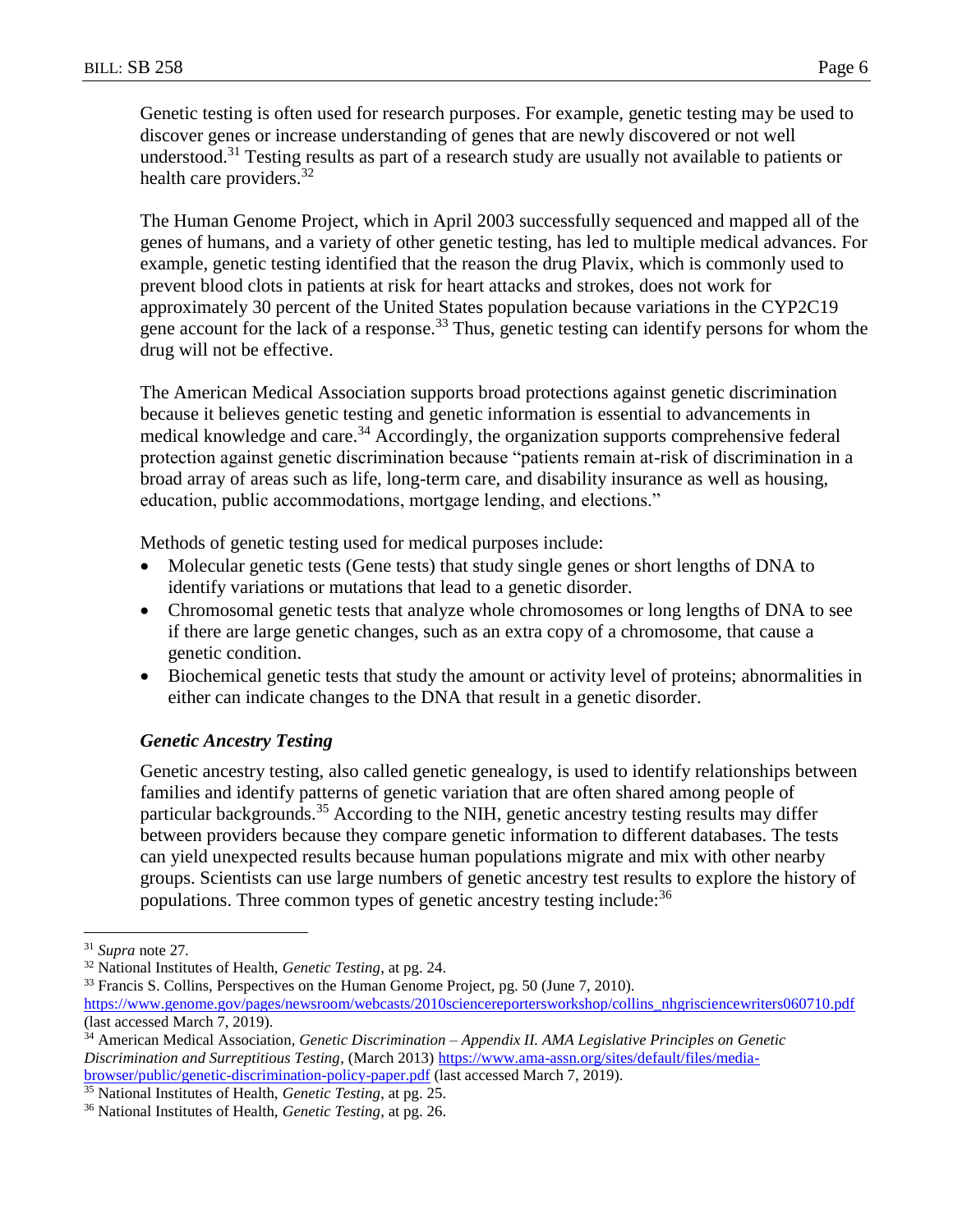- Single nucleotide polymorphism testing to evaluate large numbers of variations across a person's entire genome. The results are compared with those of others who have taken the tests to provide an estimate of a person's ethnic background.
- Mitochondrial DNA testing to identify genetic variations in mitochondrial DNA, which provides information about the direct female ancestral lines.
- Y chromosome testing, performed exclusively on males, often used to investigate whether two families with the same surname are related.

#### *Direct to Consumer Genetic Testing*

Traditionally, genetic testing was available only through health care providers.<sup>37</sup> Direct-toconsumer genetic testing provides access to genetic testing outside the health care context. Generally, the consumer purchases a genetic testing kit from a vendor that mails the kit to the consumer. The consumer collects a DNA sample and mails it back to the vendor. The vendor uses a laboratory to conduct the test. The consumer is then notified of the test results.

Direct-to-consumer genetic testing has primarily been used for genealogical purposes, but increasing numbers of products now provide medical information. For example, the vendor 23andME offers, with FDA approval, genetic testing that examines the consumer's risks for certain diseases including Parkinson's disease, celiac disease, and late-onset Alzheimer's disease.<sup>38</sup>

Direct to consumer genetic testing is increasing in popularity, with one company reporting having sold approximately 1.5 million genetic testing kits from November 24, 2017, through November 27, 2017.<sup>39</sup> The increased proliferation of such testing is accompanied by increased concerns about the privacy of such information. The privacy protections of HIPAA usually do not apply to direct-to-consumer genetic testing because the vendors selling such tests are often not "covered entities" and thus not subject to HIPAA. The Federal Trade Commission has recently warned consumers to consider the privacy implications of genetic testing kits.<sup>40</sup>

#### **Life Insurance, Disability Insurance, and Long-Term Care Insurance**

Life insurance is the insurance of human lives.<sup>41</sup> Life insurance can be purchased in the following forms: 42

 Term life insurance provides coverage for a set term of years and pays a death benefit if the insured dies during the term.<sup>43</sup>

 $\overline{a}$ 

<sup>39</sup> Megan Molteni, *Ancestry's Genetic Testing Kits Are Heading For Your Stocking This Year*, Wired, (December 1, 2017) <https://www.wired.com/story/ancestrys-genetic-testing-kits-are-heading-for-your-stocking-this-year/> (last accessed March 7, 2019).

<sup>37</sup> National Institutes of Health, *Genetic Testing*, at pg. 11.

<sup>38</sup> 23andMe, *Find Out What Your DNA Says About Your Health, Traits and Ancestry* [https://www.23andme.com/dna-health](https://www.23andme.com/dna-health-ancestry/)[ancestry/](https://www.23andme.com/dna-health-ancestry/) (last accessed Feb. 4, 2018).

<sup>40</sup> Federal Trade Commission, *DNA Test Kits: Consider the Privacy Implications*, (Dec. 12,

<sup>2017)</sup>[.https://www.consumer.ftc.gov/blog/2017/12/dna-test-kits-consider-privacy-implications](https://www.consumer.ftc.gov/blog/2017/12/dna-test-kits-consider-privacy-implications) (last accessed March 7, 2019). <sup>41</sup> Section 624.602, F.S.

<sup>42</sup> National Association of Insurance Commissioners, *Life Insurance – Considerations for All Life Situations*,

[http://www.insureuonline.org/insureu\\_type\\_life.htm](http://www.insureuonline.org/insureu_type_life.htm) (last accessed March 7, 2019).

<sup>43</sup> National Association of Insurance Commissioners, *Life Insurance FAQs*,

[http://www.insureuonline.org/consumer\\_life\\_faqs.htm](http://www.insureuonline.org/consumer_life_faqs.htm) (last accessed March 7, 2019).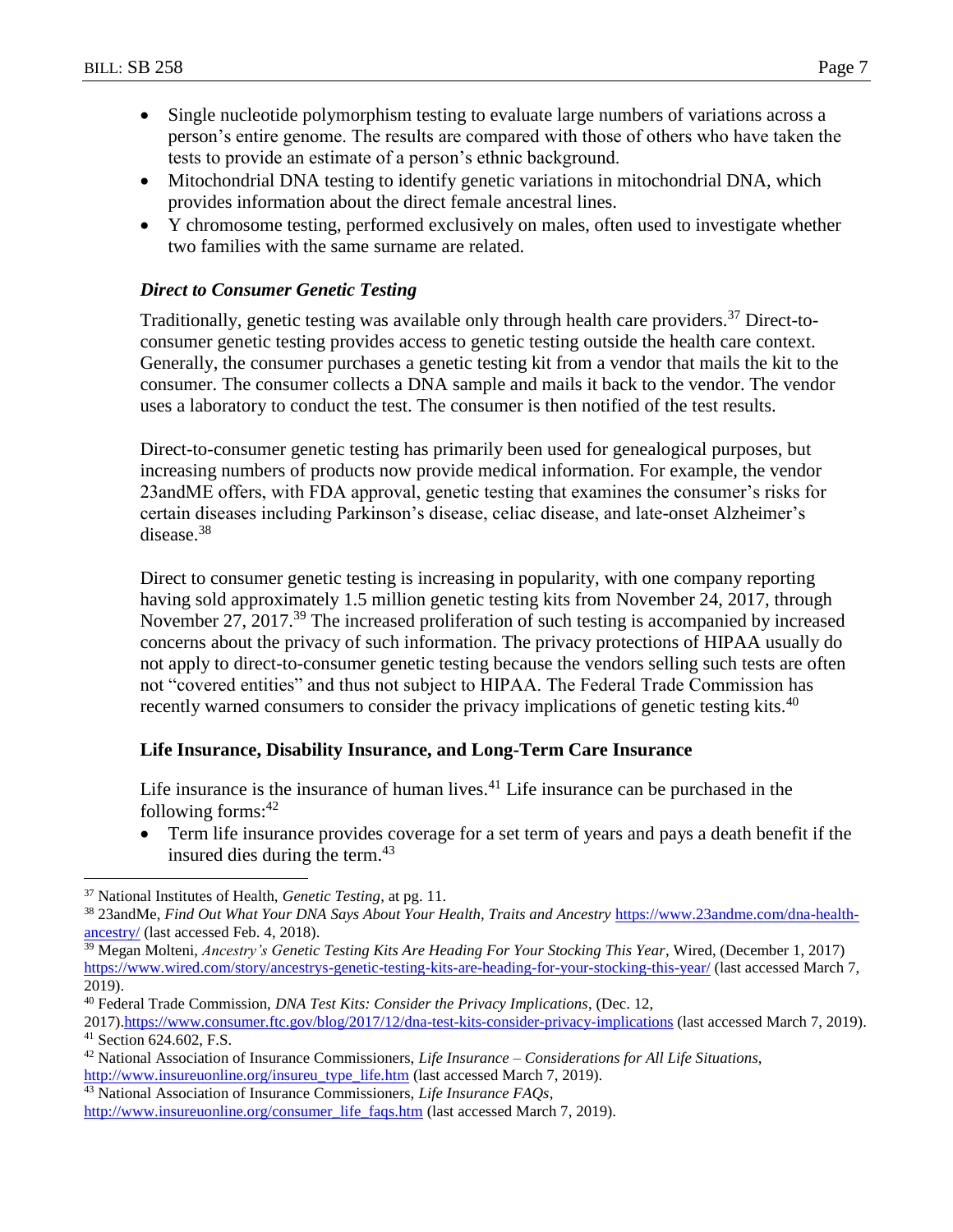- Permanent life insurance remains in place if the insured pays premiums, and the coverage pays a death benefit. Such policies have an actual cash value component that increases over time and from which the policy owner may borrow. There are four types of permanent life insurance:
	- o Whole life insurance offers a fixed premium, guaranteed annual cash value growth and a guaranteed death benefit. It does not provide investment flexibility and the policy coverage, once established, may not be changed.
	- o Universal life insurance allows the policyholder to determine the amount and timing of premium payments within certain limits. The coverage level may be adjusted. It guarantees certain levels of annual cash value growth but not investment flexibility.
	- o Variable life insurance allows allocation of investment funds, but does not guarantee minimum cash value because of fluctuations in the value of investments.
	- $\circ$  Variable universal life insurance combines variable and universal life insurance.<sup>44</sup>

Life insurance also encompasses annuities and disability policies.<sup>45</sup> An annuity is a contract between a customer and an insurer wherein the customer makes a lump-sum payment or a series of payments to an insurer that in return agrees to make periodic payments to the annuitant at a future date, either for the annuitant's life or a specified period. Disability insurance pays a weekly or monthly income for a set period if the insured becomes disabled and cannot continue working or obtain work.

Life insurance underwriters seek to identify and classify the risk represented by a proposed insured and then classify those risks into pools of similar mortality or morbidity risk.<sup>46</sup> Insureds within the same risk classification pay the same premiums, which must be adequate to ensure solvency, pay claims, and provide the insurer (with investment income) a reasonable rate of return.

Disability insurance compensates the insured for a portion of income lost because of a disabling injury or illness.<sup>47</sup> There are two types of disability insurance: short-term and long-term. A shortterm policy typically replaces a portion of lost income from three to six months following the disability. Long-term policies generally begin six months after the disability and can last a set number of years or until retirement age. Disability insurance is sometimes offered by life insurers.

Insurance policy forms for insurance sold in Florida must be filed and approved by the Office of Insurance Regulation (OIR).<sup>48</sup> The Unfair Insurance Trade Practices Act prohibits "knowingly making or permitting unfair discrimination between individuals of the same actuarially supportable class and expectation of life, in the rates charged for a life insurance or annuity

<sup>44</sup> *See* "What are the different types of permanent life insurance policies?" *available at* [https://www.iii.org/article/what-are](https://www.iii.org/article/what-are-different-types-permanent-life-insurance-policies)[different-types-permanent-life-insurance-policies](https://www.iii.org/article/what-are-different-types-permanent-life-insurance-policies) (last accessed March 26, 2019).

<sup>45</sup> Section 624.602, F.S.

<sup>46</sup> American Council of Life Insurers, *Life Insurer Issues*. (On file with the Senate Committee on Banking and Insurance).

<sup>47</sup> *See* National Association of Insurance Commissioners, *A Worker's Most Valuable Asset: Protecting Your Financial Future with Disability Insurance*

[http://www.naic.org/documents/consumer\\_alert\\_protecting\\_financial\\_future\\_disability\\_insurance.htm](http://www.naic.org/documents/consumer_alert_protecting_financial_future_disability_insurance.htm) (last accessed March 7, 2019).

<sup>48</sup> Section 624.410, F.S.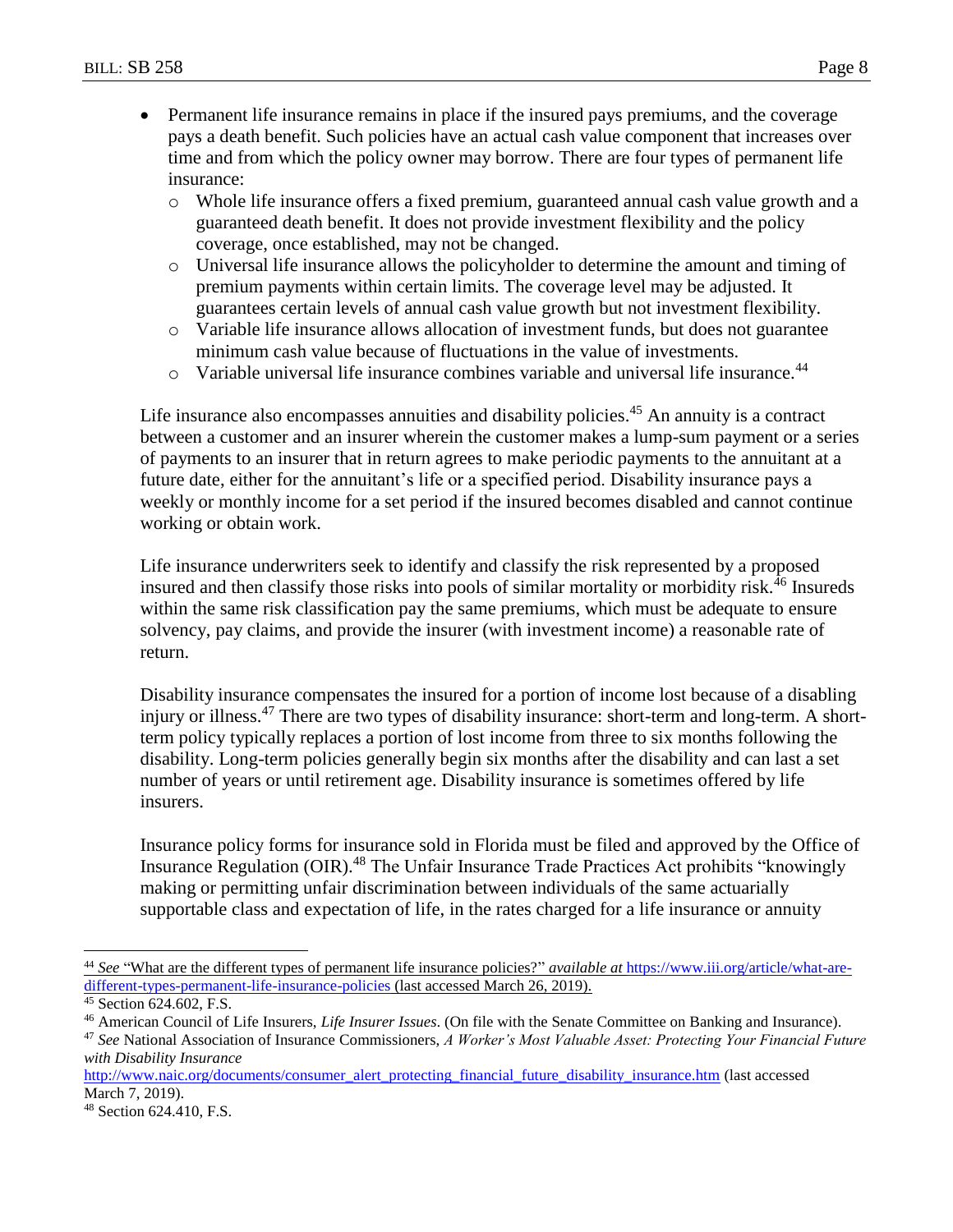contract, in the dividends or other benefits payable thereon, or in any other term or condition of such contract.<sup>249</sup> Similarly, the act prohibits knowingly making or permitting unfair discrimination between individuals of the same actuarially supportable class, as determined at the time of initial issuance of the coverage, and essentially the same hazard, in the amount of premium, policy fees, or rates charged for a policy or contract of disability insurance, in benefits payable, in the terms or conditions of the contract, or in any other manner.<sup>50</sup>

Long-term care (LTC) insurance covers the costs of nursing homes, assisted living, home health care, and other long-term care services. A long-term care insurance policy provides coverage for medically necessary diagnostic, preventive, therapeutic, curing, treating, mitigating, rehabilitative, maintenance or personal care services provided in a setting other than an acute care unit of a hospital.<sup>51</sup> Long-term care insurance usually pays fixed-dollar amounts or the actual costs of care, often subject to a maximum daily benefit amount.<sup>52</sup>

The LTC insurance market provides an example of the negative effects of insurers not accurately projecting their underwriting risk. LTC insurers made incorrect assumptions when selling the coverage, particularly in the 1980s and 1990s.<sup>53</sup> The LTC insurers overestimated the number of people that would cancel their coverage or allow it to lapse, underestimated the life span of insureds and the time span of the treatment they would receive, and overestimated earnings on LTC premiums which were negatively affected by dropping interest rates.<sup>54</sup> As a result, longterm care insurance premiums have been rising, often substantially, for the past decade.<sup>55</sup>

In response to substantial LTC premium increases, Florida law prohibits LTC rate increases that would result in a premium in excess of that charged on a newly issued policy, except to reflect benefit differences.<sup>56</sup> If the insurer is not writing new LTC policies, the rate cannot exceed the new business rate of insurers representing 80 percent of the carriers in the marketplace. In January 2017, the OIR issued consent orders allowing two of the state's largest LTC insurers, Metropolitan Life Insurance Company and Unum Life Insurance Company of America, to substantially raise LTC monthly premiums, phased in over three years.<sup>57</sup> Many insurers that

 $49$  Section 626.9541(1)(g)1., F.S.

<sup>50</sup> Section 626.9541(1)(g)2., F.S.

<sup>51</sup> Section 627.9404(1), F.S.

<sup>52</sup> Florida Department of Financial Services, *Long-Term Care: A Guide for Consumers,* pg. 5.

<https://www.myfloridacfo.com/division/consumers/UnderstandingCoverage/Guides/documents/LTCGuide.pdf> (last accessed March 7, 2019).

<sup>53</sup> *See* Leslie Scism, *Millions Bought Insurance to Cover Retirement Health Costs. Now They Face an Awful Choice,* Wall Street Journal (January 17, 2018) [https://www.wsj.com/articles/millions-bought-insurance-to-cover-retirement-health-costs](https://www.wsj.com/articles/millions-bought-insurance-to-cover-retirement-health-costs-now-they-face-an-awful-choice-1516206708)[now-they-face-an-awful-choice-1516206708](https://www.wsj.com/articles/millions-bought-insurance-to-cover-retirement-health-costs-now-they-face-an-awful-choice-1516206708) (last accessed March 7, 2019).

<sup>54</sup> *See* Office of Insurance Regulation, *Long-Term Care Public Rate Hearings*. (The Internet page references a rate filing decision made by the OIR on Jan. 12, 2017, related to LTC products for two insurers).

<https://www.floir.com/Sections/LandH/LongTermCareHearing.aspx> (last accessed March 7, 2019); See Scism at fn. 35 <sup>55</sup> *See* Scism at fn. 35; See Office of Insurance Regulation at fn. 36.

<https://www.floir.com/Sections/LandH/LongTermCareHearing.aspx> (last accessed March 7, 2019). <sup>56</sup> Section 627.9407(7)(c), F.S.

<sup>57</sup> *See* Office of Insurance Regulation, *Consent Order In the Matter of: Metropolitan Life Insurance Company*, Case No. 200646-16-CO (Jan. 12, 2017) <https://www.floir.com/siteDocuments/MetLife200646-16-CO.pdf> (last accessed March 7, 2019); Office of Insurance Regulation, *Consent Order In The Matter of Unum Life Insurance Company of America*, Case No. 200879-16-CO (Jan. 12, 2017)<https://www.floir.com/siteDocuments/Unum200879-16-CO.pdf> (last accessed March 7, 2019).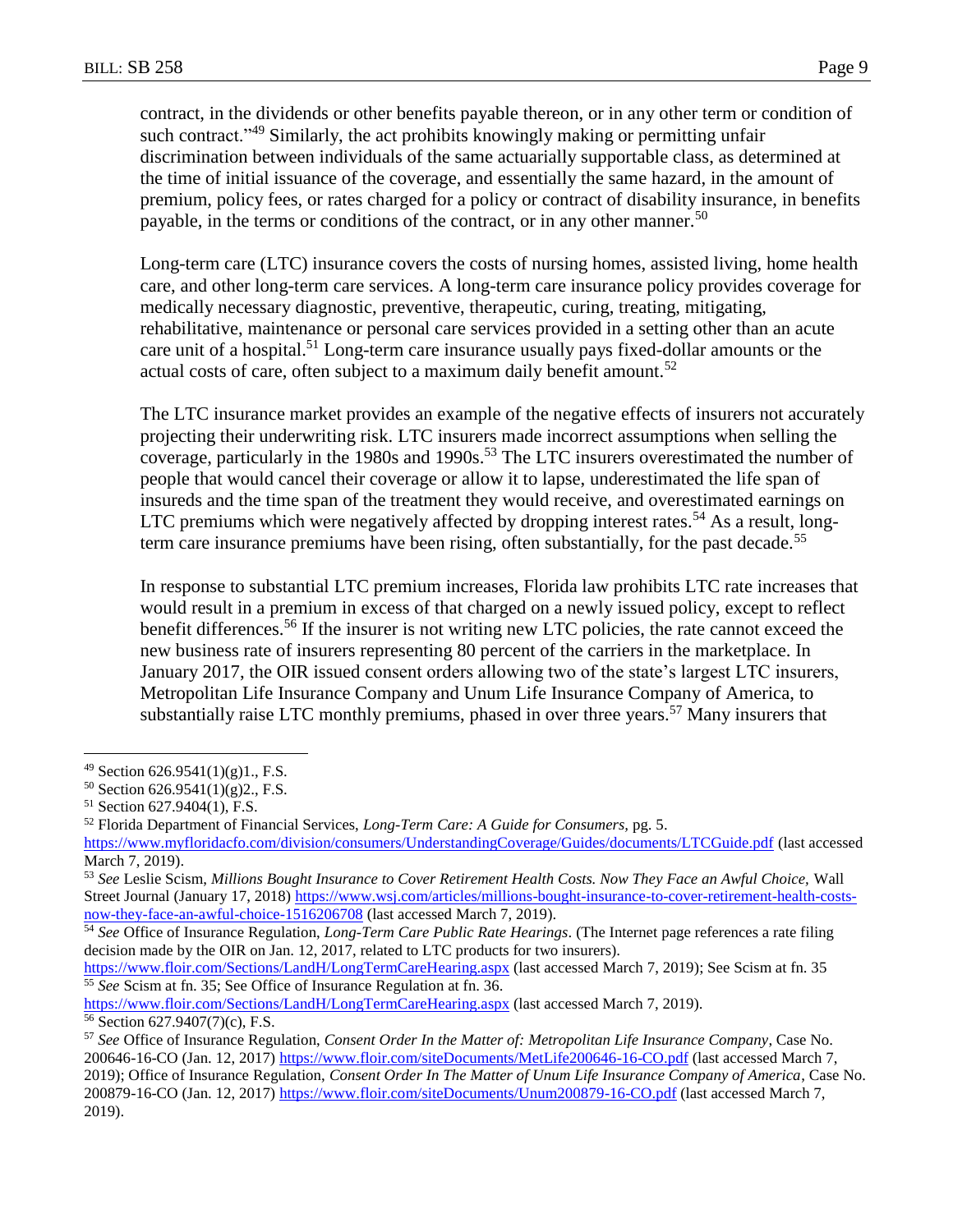write LTC insurance have taken substantial losses. Recently, General Electric announced a \$6.2 billion charge against earnings and a \$15 billion shortfall in insurance reserves related to LTC insurance obligations.<sup>58</sup>

The American Council of Life Insurers has expressed concerns that the proliferation of genetic testing could increase adverse selection and impact the availability and affordability of products over time.<sup>59</sup> Studies addressing whether genetic testing leads to adverse selection have reached varying conclusions. Studies of women tested for the BRCA1 gene mutation (linked to breast cancer risk)<sup>60</sup> and adults tested for Alzheimer's risk<sup>61</sup> found little evidence of adverse selection in the life insurance market. However, the study regarding Alzheimer's risk found evidence of adverse selection for long-term care insurance, as 17 percent of those who tested positive subsequently changed their LTC policy in the year after testing positive of Alzheimer's risk, in comparison with two percent of those who tested negative and four percent of those who did not receive test results.<sup>62</sup>

### **III. Effect of Proposed Changes:**

**Section 1** amends s. 627.4301, F.S., to prohibit life insurers, including life insurers providing disability insurance, and long-term care insurers from canceling, limiting, or denying coverage or establishing differentials in premium rates, based on genetic information, if there is no diagnosis of a condition related to the genetic information. Such insurer also may not use such genetic information for underwriting purposes.

The bill amends the existing prohibition against health insurers soliciting genetic test results in any manner for any insurance purpose. Under the bill, the prohibition only applies in the absence of a diagnosis of a condition related to the genetic information. The bill applies the revised prohibition to life insurers and long-term care insurers.

For purposes of s. 627.4301, F.S., the bill defines the following terms:

 $\bullet$  "Life insurer" has the same meaning as in s. 624.602, F.S., and includes an insurer issuing life insurance contracts that grant additional benefits if the insured is disabled. Section 624.602, F.S., defines a life insurer as an insurer engaged in the business of issuing life insurance contracts, including contracts of combined life and health and accident insurance.

<https://www.nytimes.com/2017/05/12/health/new-gene-tests-pose-a-threat-to-insurers.html> (last accessed March 7, 2019). <sup>60</sup> Cathleen D. Zick, et. al., *Genetic Testing, Adverse Selection, and the Demand for Life Insurance*, pgs. 29-39 American Journal of Medical Genetics (July 2000) (Abstract provided by NIH at<https://www.ncbi.nlm.nih.gov/pubmed/10861679> (last

<sup>58</sup> Sonali Basak, Katherine Chiglinsky, et al, *GE's Surprise \$15 Billion Shortfall Was 14 Years in the Making*, Chicago Tribune, (January 25, 2018) [http://www.chicagotribune.com/business/ct-biz-ge-general-electric-accounting-20180125](http://www.chicagotribune.com/business/ct-biz-ge-general-electric-accounting-20180125-story.html) [story.html](http://www.chicagotribune.com/business/ct-biz-ge-general-electric-accounting-20180125-story.html) (last accessed March 7, 2019); Steve Lohr and Chad Bray, *At G.E., \$6.2 Billion Charge for Finance Unit Hurts C.E.O.'s Turnaround Push*, New York Times, (January 16, 2018).

<https://www.nytimes.com/2018/01/16/business/dealbook/general-electric-ge-capital.html> (last accessed March 7, 2019). <sup>59</sup> Gina Kolata, *New Gene Tests Pose a Threat to Insurers*, New York Times (May 12, 2017)

accessed March 7, 2019)).

<sup>61</sup> Cathleen D. Zick, *Genetic Testing For Alzheimer's Disease And Its Impact on Insurance Purchasing Behavior*, pgs. 483 490, Health Affairs vol. 23, no. 2 (March/April 2005)<https://www.healthaffairs.org/doi/pdf/10.1377/hlthaff.24.2.483> (last accessed March 7, 2019).

<sup>62</sup> *See* Zick fn. 60 at pgs. 487-488.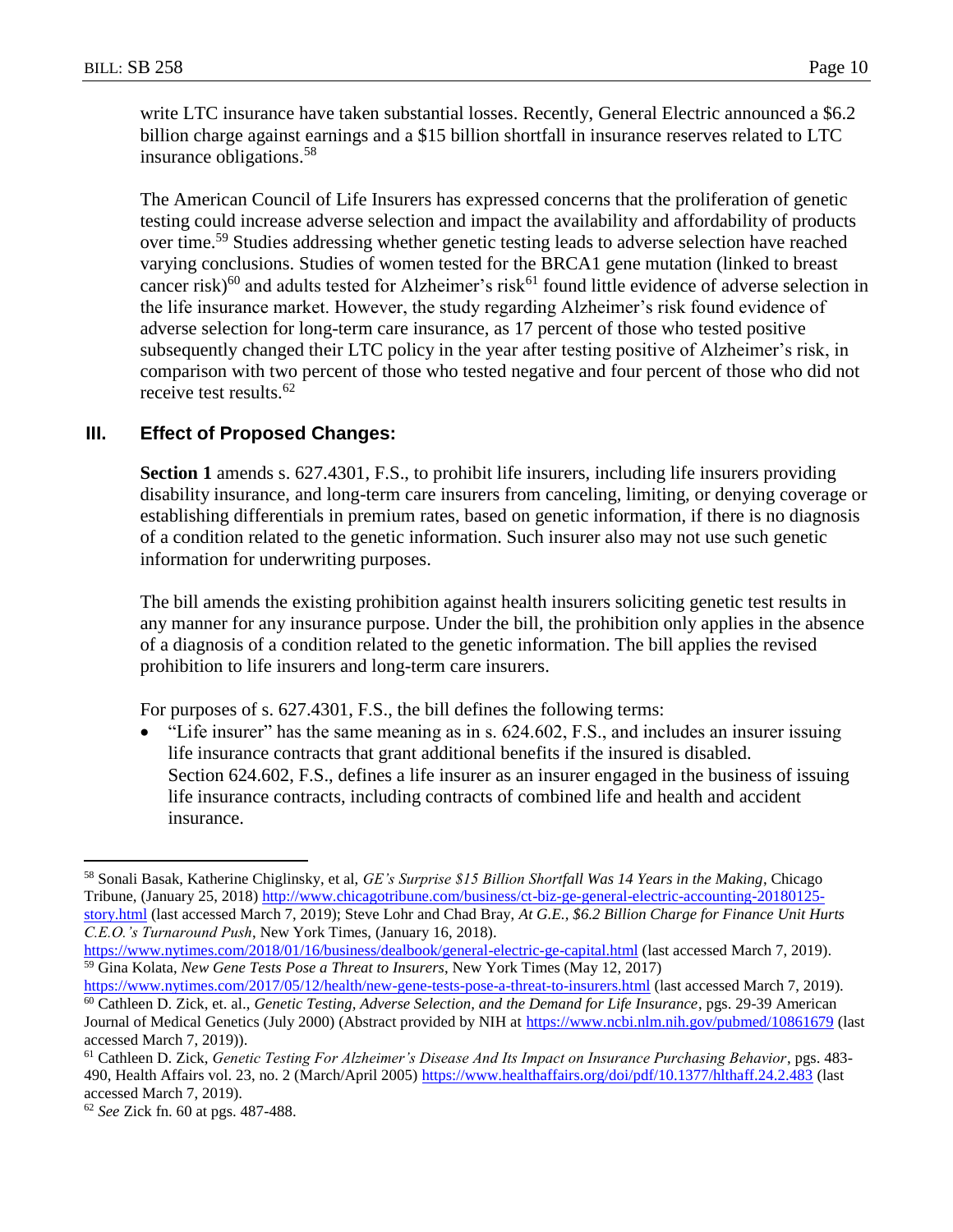"Long-term care insurer" means an insurer that issues long-term care insurance policies as described in s. 627.9404, F.S.

**Section 2** applies the act to policies entered into or renewed after January 1, 2020.

**Section 3** provides an effective date of July 1, 2019.

## **IV. Constitutional Issues:**

A. Municipality/County Mandates Restrictions:

None.

B. Public Records/Open Meetings Issues:

None.

C. Trust Funds Restrictions:

None.

D. State Tax or Fee Increases:

None.

E. Other Constitutional Issues:

None.

#### **V. Fiscal Impact Statement:**

A. Tax/Fee Issues:

None.

B. Private Sector Impact:

SB 258 may lead to more individuals undergoing genetic testing, which in the aggregate may lead to advancements in medical research and, regarding the individual, can be useful in identifying and treating disease and disability.

The bill, to the extent it encourages adverse selection of life, disability, or long-term care insurance, could result in the improper classification of risks for such policies, leading to inadequate rates and, eventually, higher premiums. Such insurers' use of genetic information in underwriting, risk classification, and ratemaking could result in individuals either not being able to procure such coverages because the insurer is unwilling to offer the coverage, or offers it at a rate that is unaffordable to the consumer.